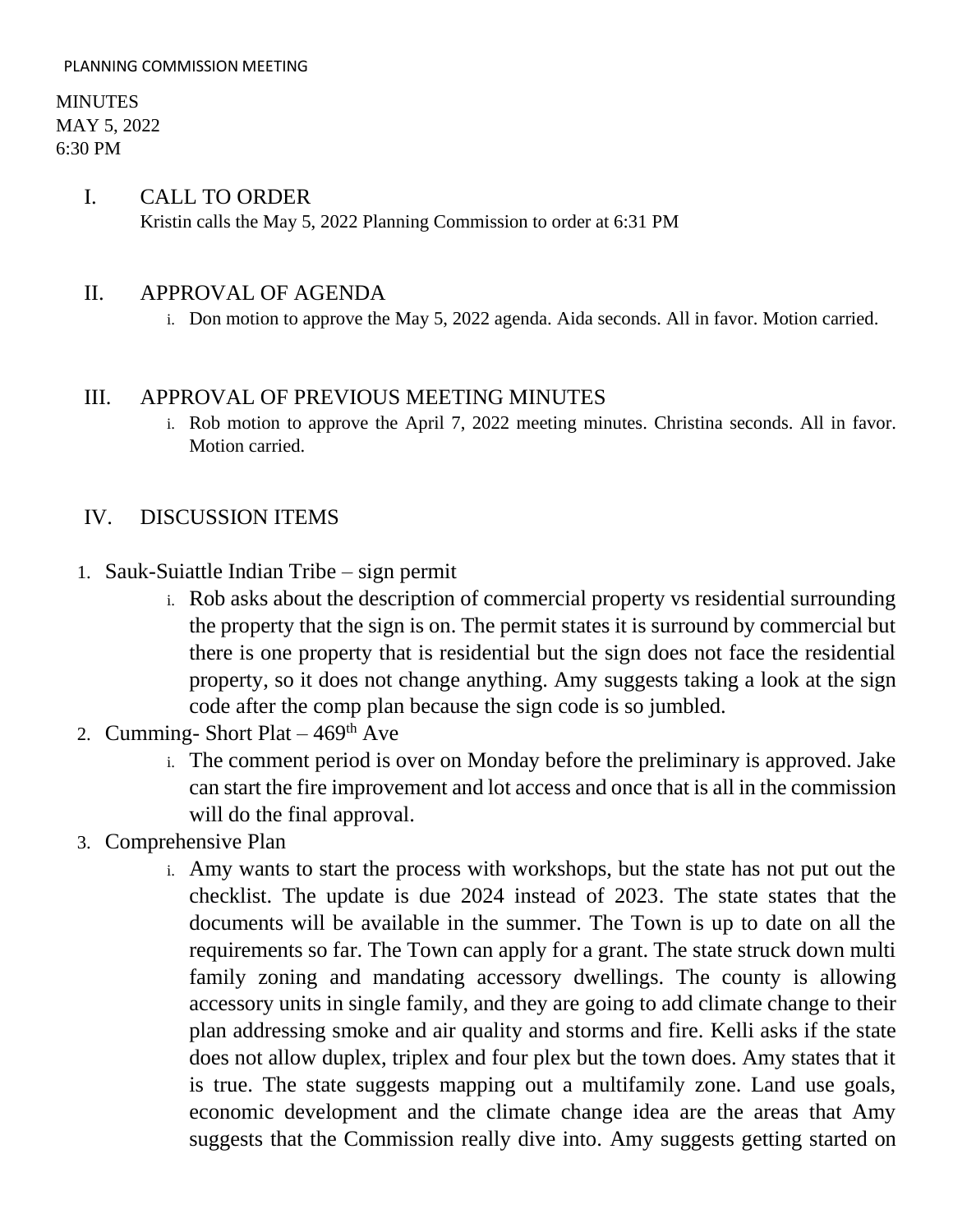short courses that are available online. There is one May  $31<sup>st</sup>$ , and June  $20<sup>th</sup>$ . There is one on June  $6<sup>th</sup>$  that is housing focused.

- ii. Amy suggests waiting for the checklist from the state before scheduling workshops. Kristin would like to work on some of the multi-family zoning. Amy would like those who can, to attend the June  $6<sup>th</sup>$  meeting before they dive into the multi family zoning and looking at working on it July.
- 4. UGA
- i. The county emailed about being put on the docket for the UGA. They are stating that the Town owes \$19k to be put on the docket by Monday and another \$19k by June. Amy suggests that the Mayor speak with Council Member Nate Nering.

# V. VISITORS

- 1. Tracy Franke She would like to discuss the fact that there is no housing available for young adults to be able to exercise some independence with affordable housing. They don't need a house, they need apartments. Also, the elderly in town that cannot or do not want to upkeep a home but would benefit from apartments. There are families that are having to move because they cannot afford to buy and the houses that they are renting are being sold out from under them. There is a need for a variety of homes for the families in the community.
- 2. Kelli Smith Kelli provides the Commission with zoning maps. There is a parcel that she has highlighted green that she would like the commission to consider allowing a zoning change from light industrial to single or multifamily residential. In total, there are 22 acres. The light industrial is like an island in a sea of residential. Back in 2020, the commission had approved the rezone, there was a SEPA review and the Town Council had decided to table it due to COVID. With COVID, they did not think that holding a public hearing virtually would allow for adequate community participation. This will become part of the comp plan. December 31, 2022 will be the deadline for new submittals for the comp plan. Kelli asks for verification that the comp plan will change the land use and the Town would honor the rezoning application that they had submitted back in 2020. Amy states that that is what would happen. Amy thinks that the commission should table discussing the climate change until the state determines if it is required.
- 3. Workshops The commission decides that they will have a workshop on June  $2<sup>nd</sup>$  @ 6pm to discuss multifamily and airport overlay and look at the maps.

## VI. ADJOURN

Kristin adjourns the meeting May 5, 2022 Meeting at 7:30 PM

\_\_\_\_\_\_\_\_\_\_\_\_\_\_\_\_\_\_\_\_\_\_\_\_\_\_\_\_\_\_\_\_\_\_\_\_\_\_\_\_\_\_\_\_\_